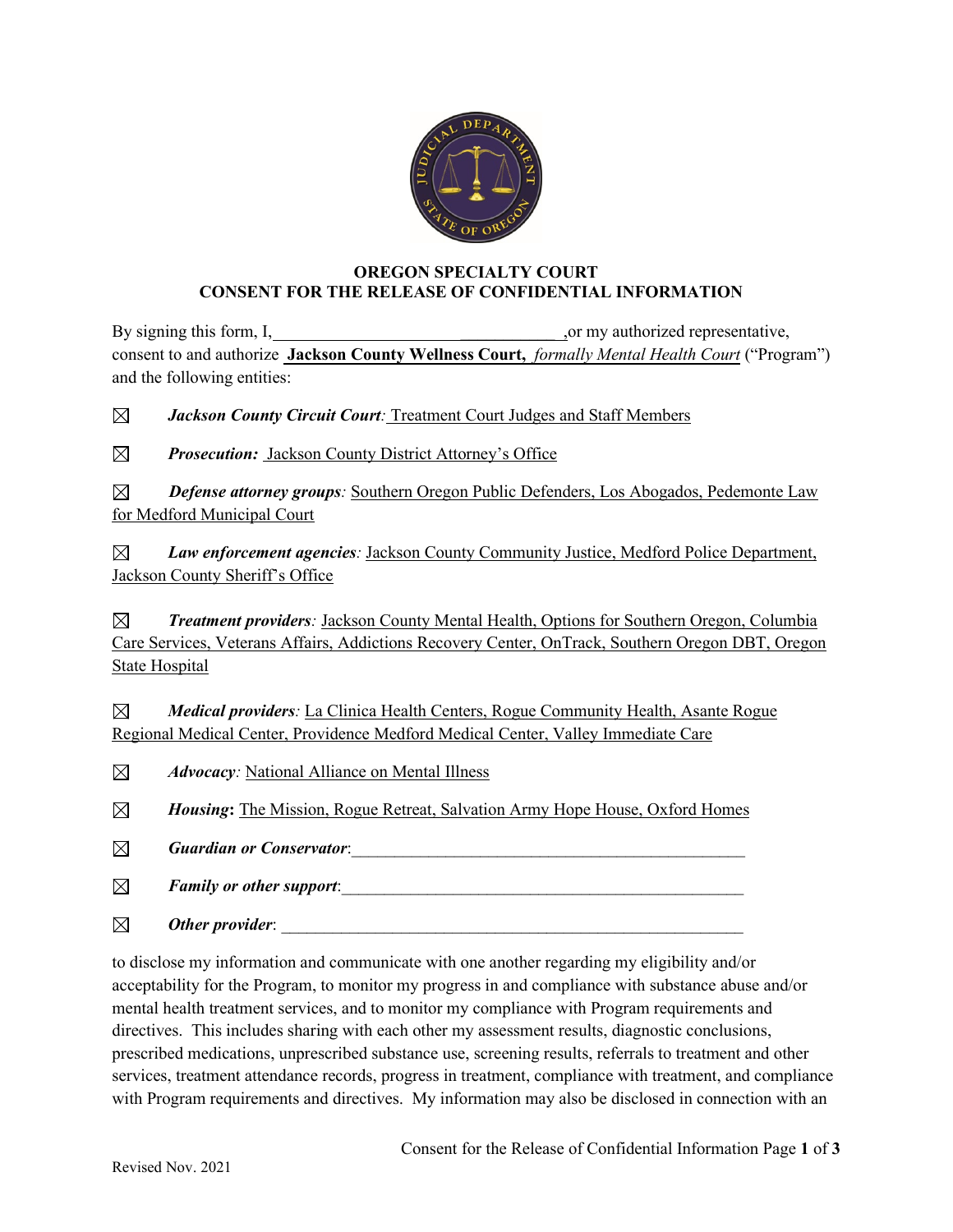audit or evaluation of the performance of the Program and to determine whether the Program is following best practices such as the Oregon Specialty Court Standards.

I understand that my alcohol, drug, and/or mental health treatment records are protected under applicable state and federal laws and regulations including, without limitation, ORS 3.450, the federal regulations governing Confidentiality of Alcohol and Drug Abuse Patient Records, 42 C.F.R. Part 2, and the Health Insurance Portability and Accountability Act of 1996 (HIPAA), and 45 C.F.R. Parts. 160 & 164.

I understand that I have no legal right to participate in the Program and that this consent is required in order to participate in this Program. This consent form will be used to obtain information to assess my compliance and progress toward achieving the Program's objectives. The Program is separate from treatment programs and other services I may receive while in the Program.

I understand that my treatment provider may not condition treatment, payment, enrollment, or eligibility for the treatment provider's benefits on the provision of this consent.

If I sign this consent my information will be disclosed to the people or programs listed on this form. The information disclosed to an entity covered under the HIPAA Privacy Rules may only be redisclosed with my written authorization or under other provisions of the HIPAA Privacy Rules. Information disclosed pursuant to this authorization may no longer be protected by the HIPAA Privacy Rules if it is disclosed to people or programs that are not subject to the HIPAA Privacy Rules. For example, the judge and attorneys who receive the information are not subject to the HIPAA Privacy Rules. However, the other federal regulations that protect my information will continue to apply. If my information is disclosed to a person or entity not covered by the HIPAA Privacy Rules, that person or entity may only redisclose my records with my written authorization or under other provisions of the federal regulations.

Identifying information including treatment status and compliance with Program requirements may be disclosed in the normal course of court proceedings open to the public and recorded in court data information systems available to the public, and I hereby authorize such disclosure. I understand that it is possible that an observer could make the connection between specialty court participation and substance abuse and/or mental health treatment. I understand that information disclosed during court proceedings will no longer be protected by the HIPAA Privacy Rules.

I understand that my treatment records and other treatment related information cannot be used to investigate, initiate, or substantiate criminal charges against me. However, federal laws and regulations do not protect information related to the commission of a crime, or any threat to commit a crime, while on Program premises or against Program personnel. Additionally, federal laws and regulations do not protect information related to suspected child abuse or neglect from being reported under state law to appropriate state or local authorities.

I understand that I may revoke this consent at any time. If I revoke my consent orally, I agree to confirm my revocation in writing. I understand that this consent agreement is a condition of the Program and if I revoke my consent I will be terminated from the Program. Revoking my consent will not affect any information that was previously disclosed.

## **This consent will expire upon my completion of, or separation from, the Program.**